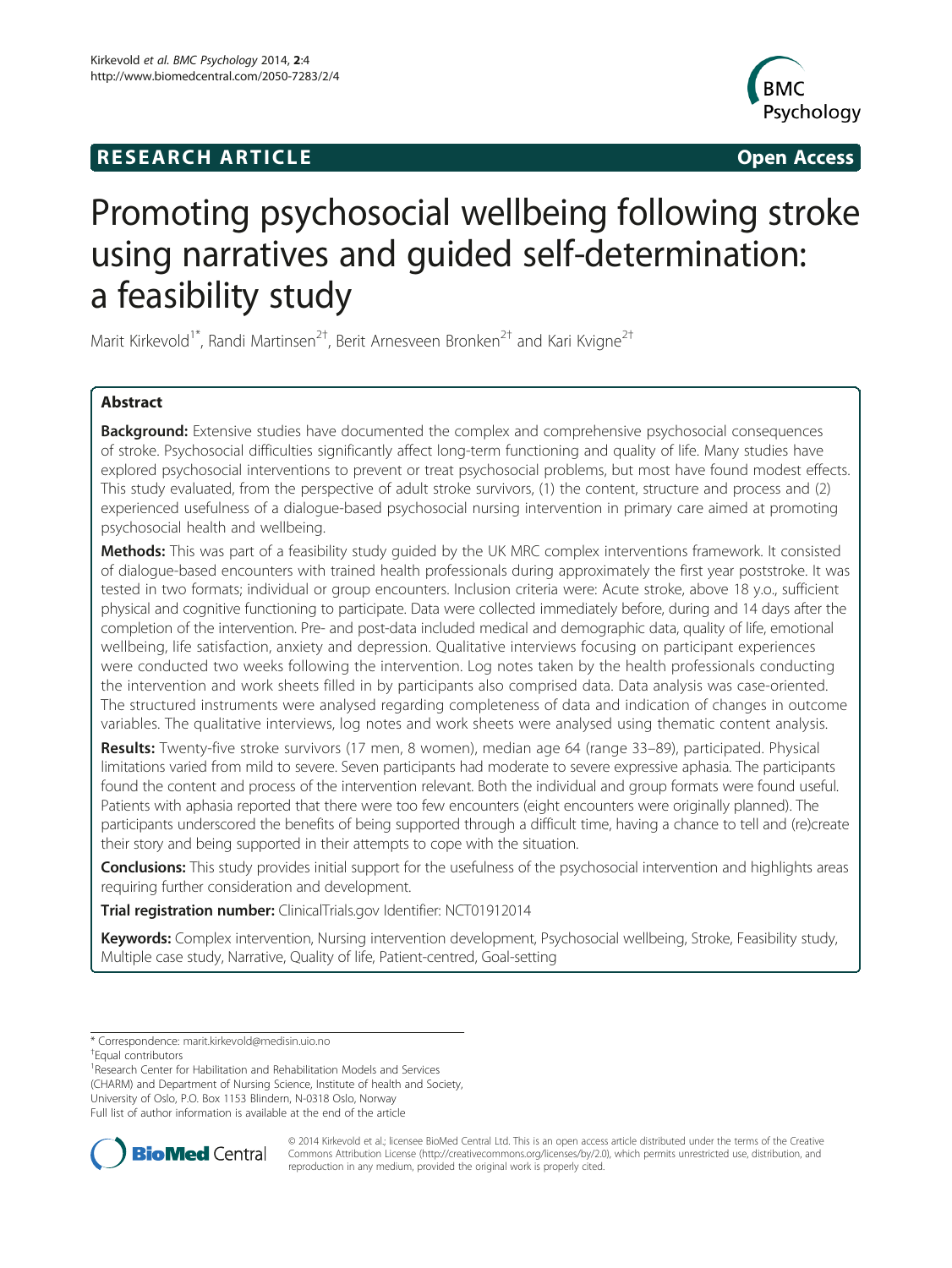# Background

Psychosocial wellbeing may be threatened following a stroke (Donnellan et al. [2006;](#page-11-0) Knapp et al. [2000\)](#page-11-0). Depressive symptoms, anxiety, general psychological distress and social isolation are prevalent the first months and years (Knapp et al. [2000](#page-11-0); Barker-Collo [2007;](#page-11-0) Ferro et al. [2009](#page-11-0); Hackett et al. [2008a, 2008b\)](#page-11-0). Psychosocial difficulties may significantly impact long-term functioning and quality of life (Ferro et al. [2009;](#page-11-0) Teoh et al. [2009](#page-11-0)), reduce the effects of rehabilitation services and lead to higher mortality rates (Ferro et al. [2009;](#page-11-0) Hackett et al. [2008a](#page-11-0), [2008b](#page-11-0)).

The causes and risk factors of psychosocial problems are ambiguous. Some researchers theorise that poststroke depression may be a direct effect of ischemic brain lesions damaging the nervous circuits regulating mood (Whyte and Mulsant [2002\)](#page-11-0). However, this theory is controversial (Bhogal et al. [2004](#page-11-0); Kouwenhoven et al. [2011\)](#page-11-0). Other researchers assume that poststroke depression is a response to overwhelming stress, affective overload and inability to cope with the extensive losses following a stroke (Whyte and Mulsant [2002;](#page-11-0) Kouwenhoven et al. [2011](#page-11-0)). Our work builds on the latter theory and aims to reduce the stress associated with adjusting to the consequences of the stroke by providing psychosocial support and facilitating the stroke survivor's own coping efforts.

A large number of studies have explored possible interventions for preventing and/or treating psychosocial problems (Knapp et al. [2000](#page-11-0); Hackett et al. [2008a, 2008b](#page-11-0); Forster et al. [2012;](#page-11-0) Redfern et al. [2006](#page-11-0)), but the results have been modest. Pharmacological treatment is effective in treating poststroke depression, but not in preventing it (Hackett et al. [2008a](#page-11-0), [2008b](#page-11-0)). Psychosocial interventions have had modest effects but indicate that information, emotional support, practical advice and motivational support are important (Forster et al. [2012](#page-11-0); Redfern et al. [2006;](#page-11-0) Ellis et al. [2010\)](#page-11-0). It remains unclear how the different elements of the interventions contribute to positive outcomes and which elements work best at the different stages and among different subgroups (Forster et al. [2012](#page-11-0); Redfern et al. [2006;](#page-11-0) Ellis et al. [2010](#page-11-0)). Few studies have provided adequate theoretical accounts of the mechanisms assumed to contribute to positive outcomes (Forster et al. [2012;](#page-11-0) Redfern et al. [2006](#page-11-0); Ellis et al. [2010\)](#page-11-0).

In Norway, the context of this study, the municipalities are responsible for providing rehabilitation services beyond the acute phase. However, the municipalities often lack the resources and specialised personnel that are available in hospital-based stroke units. Nurses outnumber specialised rehabilitation therapists in the community care setting, and are therefore more accessible to stroke survivors following discharge from acute treatment and rehabilitation. They are expected to address emotional and psychosocial needs and provide support and guidance to improve coping (Kirkevold [2010](#page-11-0)). Nevertheless, few nursing interventions have been developed to address the psychosocial wellbeing of stroke survivors (Burton and Gibbon [2005;](#page-11-0) Forbes [2009](#page-11-0); Watkins et al. [2007\)](#page-11-0). Consequently, our goal was to develop a program that can realistically be delivered in the community. In this paper, we report on findings from a feasibility study (Craig et al. [2008\)](#page-11-0) of a psychosocial intervention developed to promote psychosocial adjustment and wellbeing. Specifically, the aims of this study were to evaluate the content, structure and process of the intervention and its usefulness from the perspective of stroke survivors.

## The intervention

The intervention was developed based on earlier qualitative studies, systematic reviews of psychosocial intervention studies and theories addressing psychosocial wellbeing and coping (for a detailed account, see (Kirkevold et al. [2012](#page-11-0))). The theoretical assumptions, guiding the development of the intervention, are summarised in Figure [1.](#page-2-0)

The overall goal was to promote psychosocial wellbeing, defined as (a) a basic mood of contentment and the absence of pervasive feelings of sadness or emptiness, (b) participation and engagement in meaningful activities, (c) good social and mutual relations, and (d) a self-concept characterised by self-esteem, self-acceptance, usefulness and belief in one's own abilities (Næss [2001](#page-11-0)). These overarching goals were operationalised in terms of selfassessed satisfaction with each of the domains.

Experiences of chaos and a lack of control are major threats to wellbeing following a stroke (Donnellan et al. [2006](#page-11-0); Knapp et al. [2000;](#page-11-0) Barker-Collo [2007](#page-11-0); Ferro et al. [2009](#page-11-0); Hackett et al. [2008a, 2008b\)](#page-11-0). These experiences are related to difficulties in understanding what is happening in the body, what to expect in the future and how to address the new symptoms, difficulties and a changing life situation. Experiences of chaos and lack of control may threaten the stroke survivors' sense of coherence (Antonovsky [1987](#page-11-0)). According to Antonovsky's theory (Antonovsky [1987](#page-11-0)), wellbeing is related to a sense of coherence in life (SOC). SOC is promoted by experiencing life events as comprehensible (cognitive), manageable (instrumental/behavioural) and meaningful (motivational) (Antonovsky [1987](#page-11-0); Eriksson and Lindström [2005, 2006](#page-11-0)). SOC was assumed to be an essential intermediate goal for promoting psychosocial wellbeing (Figure [1\)](#page-2-0).

To promote SOC, we drew on narrative theory (McAdams [2009](#page-11-0); Polkinghorne [1988](#page-11-0)), which emphasises that human beings create meaning, direction, identity and value in their lives through the stories they tell (Taylor [2007](#page-11-0); Kraus [2007](#page-11-0)). Research suggests that telling one's story is a fundamental need following a traumatic event and may promote health (Frank [1995](#page-11-0), [1998](#page-11-0)). We assumed that being supported to tell one's story would stimulate reflection and adjustment and would strengthen the identity, self-understanding and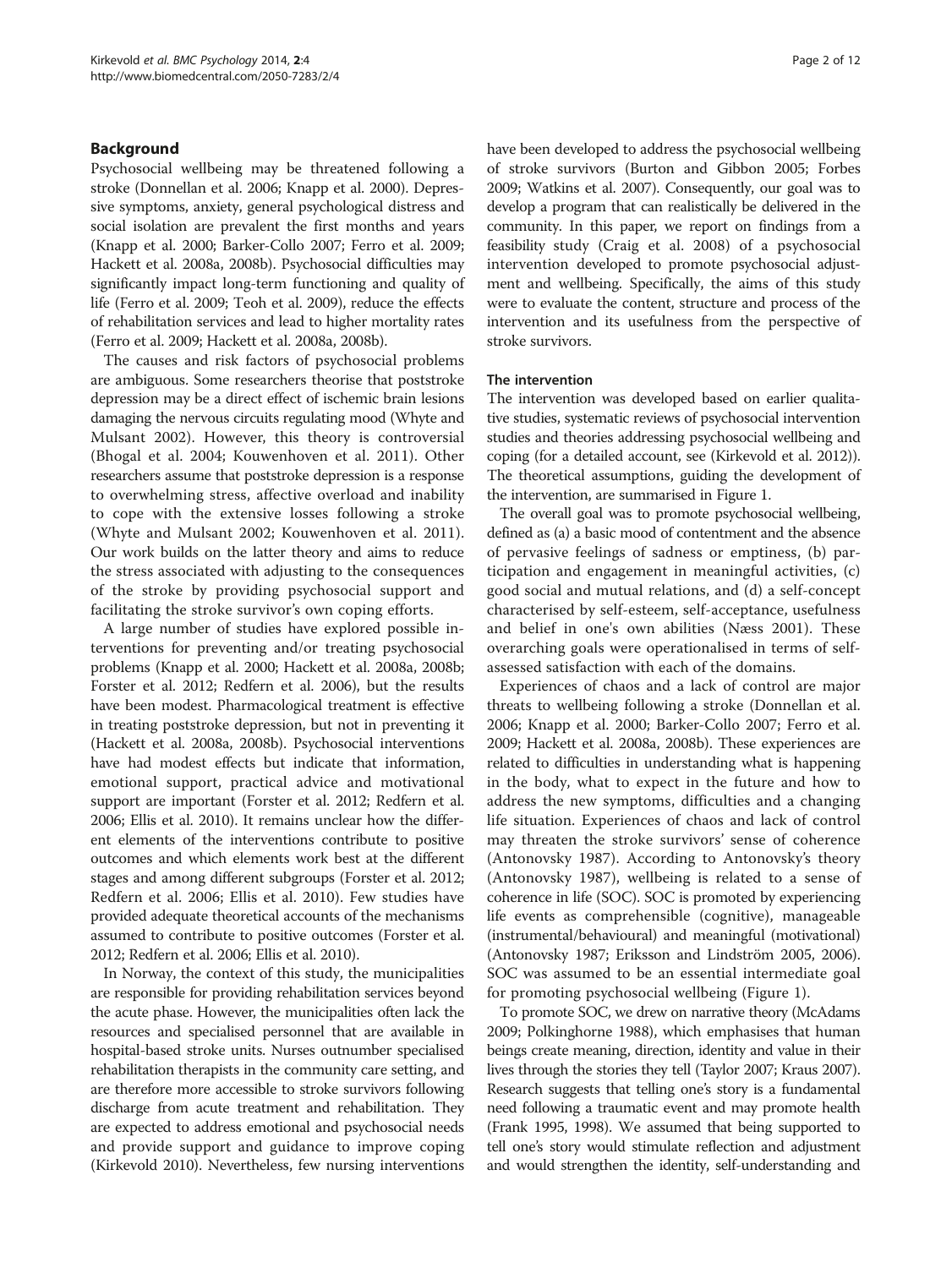

<span id="page-2-0"></span>

self-esteem that are otherwise challenged following a stroke.

People suffering from aphasia are restricted in their natural abilities to tell their stories (Parr [2004;](#page-11-0) Shadden and Hagstrom [2007](#page-11-0)). The method "Supported Conversation for Adults with Aphasia" (Kagan et al. [1996](#page-11-0)) assigns more responsibility to the person who does not have communication difficulties to facilitate social interactions and provides a number of techniques that may enhance communication and understanding in dialogues with aphasia patients.

To promote coping and the development of new life skills, we applied ideas from guided self determination (GSD) (Zoffmann [2004\)](#page-11-0), an approach founded on empowerment philosophy. GSD highlights the importance of being in control of one's own adjustment process. In this approach, the role of the health care professional is conceptualised as being a "supporter" or "coach" rather than a "care-giver" or "therapist".

We planned an intervention consisting of dialogue-based encounters between the stroke survivors and specially prepared health care professionals (mostly community care nurses). Dialogue-based was defined as individual or group encounters between equal partners, where the topics and issues of discussion were agreed upon by those involved, based on the needs expressed by the stroke survivor(s). The dialogues were, in principle, open or "unstructured", inviting participants to voice issues of particular salience at the time of each encounter. However, each encounter had a guiding topical outline that addressed significant issues that are highlighted in the stroke literature as particularly relevant to the stroke trajectory (e.g., bodily changes, personal relations, daily life issues, meaningful activities) (Kirkevold et al. [2012\)](#page-11-0). Each encounter included work sheets developed to support the dialogues. The work sheets consisted of drawings, figures, unfinished sentences and key words pointing to the topic to be addressed (see (Kirkevold et al. [2012](#page-11-0); Bronken et al. [2012a](#page-11-0), [2012b](#page-11-0)) for examples).

# Methods

#### **Design**

We applied the framework for developing and evaluating complex interventions proposed by the UK Medical Research Council (MRC) (Craig et al. [2008\)](#page-11-0). The MRC framework describes the development and testing of complex health interventions in terms of four major processes; (1) Development of the intervention based on relevant theories and empirical studies, (2) Feasibility testing to evaluate the potential usefulness and methodological issues (3) Evaluation to assess the effectiveness and cost-effectiveness, and (4) Implementation. In our study, we have completed the development and feasibility work. The results from the development work are presented in detail elsewhere (Kirkevold et al. [2012](#page-11-0)) and are therefore not presented here. However, the reader should keep in mind that the previously published developmental work represents the foundation for the work presented in this paper. In this paper, we present findings from the second phase (the feasibility testing of the intervention), focusing on the stroke survivors' evaluation and experiences of the intervention. We used a multiple case study approach, wherein each individual participant was studied in detail, drawing on different data sources (Stake [2006\)](#page-11-0). This paper supplements previous feasibility reports from the study,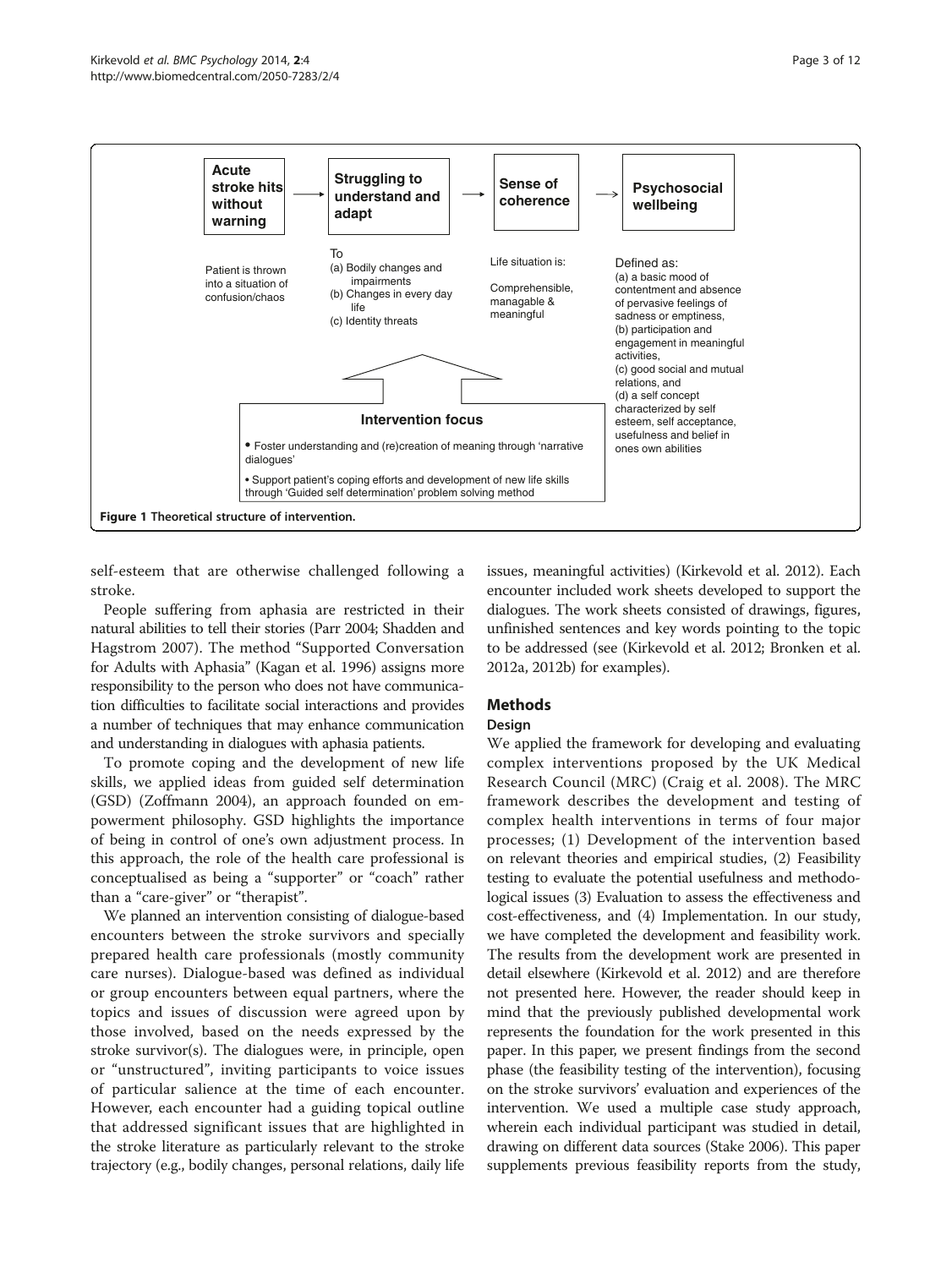focusing on the aphasia subgroup (Bronken et al. [2012a](#page-11-0), [2012b\)](#page-11-0) and young persons with stroke (Martinsen et al. [2013\)](#page-11-0).

## Conducting the intervention

The intervention was tested in two formats, as individual dialogues or as a group intervention, with two initial individual encounters followed by six group dialogues with fellow stroke survivors and two group facilitators. Allocation to either individual or group intervention depended on geographical location. At one of the three participating locations, only the group format was offered. At the other two participating locations, the individual format was offered. Twenty stroke survivors received the individual intervention and five the group intervention. The content and work sheets were identical in the two formats. The two individual one-hour encounters that were offered to the group participants were aimed at becoming familiar with the participants' individual situations, establish a working relationship with each participant and addressing early needs before they entered the group sessions. The individual encounters were delivered in a private room in the hospital/rehabilitation unit as long as the participant was hospitalised and in the participant's home (or nursing home) upon discharge. The group sessions were delivered at a patient education centre associated with a university hospital.

The work sheets were handed out prior to each encounter in order for the participants to be able to review the topics and identify which issues they wanted to discuss at the next encounter. If a participant initially introduced a topic that differed from the topic suggested for the particular meeting, the health care professional was advised to change the planned order of topics, e.g., by using work sheets from other planned meetings. For example, if a participant were very concerned about returning to work or resuming family obligations in one of the first encounters, these topics would be rearranged from later encounters, even if bodily changes had been the planned topic of the day. In this way, the intervention was adapted to meet the individual participant's needs.

The facilitators delivering the intervention were trained prior to the intervention (16-hour training course) and were supervised throughout the intervention via individual and group supervision sessions. The training consisted of an introduction to the theoretical background and scientific basis for the intervention, the goals and content of the encounters and practical exercises for conducting the dialogues.

The participants suffering from aphasia received individual encounters. A person with in-depth knowledge and specific training in supported communication for persons with aphasia facilitated these individual encounters. The facilitator was supervised by a speech therapist throughout the intervention.

The individual encounters lasted about one hour, while the group meetings lasted 2 hours to allow enough time for all participants to join in the dialogues. For the group format, individual flexibility was more limited. However, the goal was to address issues of common interest among the participants and to allow for discussions of individual needs.

The first meeting occurred as soon as possible after the stroke, usually within 4–8 weeks, and the last occurred approximately 6 months after the stroke (except for the aphasia group, in which the intervention had to be prolonged, see later). The intervention was administered during the period when the adjustment process was assumed to be most challenging (Burton and Gibbon [2005](#page-11-0); Watkins et al. [2007](#page-11-0); Kirkevold et al. [2012\)](#page-11-0). The meetings were placed at times of increased vulnerability based on known transition points (e.g., at discharge, when physical improvement slows down, assumptions of new challenging roles or activities) (Burton and Gibbon [2005](#page-11-0); Watkins et al. [2007;](#page-11-0) Kirkevold et al. [2012](#page-11-0)). We developed a guiding timeline suggesting that the first two meetings be carried out prior and immediately after discharge and then every two weeks for about two months and every four weeks the last two months. The timeline was adjusted to meet the needs of the participants in the individual intervention format, but this was not possible in the group intervention due to conflicting needs among the participants. The number of meetings was set at eight in an attempt to balance the ideal with the realistic (i.e. as few encounters as possible but enough to provide adequate support).

#### Sampling and recruitment

We chose a purposeful sampling approach. The target group was adult stroke survivors. Inclusion criteria were age 18 and older, having suffered a stroke in the past eight weeks, medically stable, judged by their physician/stroke team to possibly benefit from the intervention, interested in participating, adequate cognitive functioning to participate (judged by stroke team) and speaking Norwegian. Patients suffering from aphasia were included after their language was assessed and specified by a speech therapist. Excluded were persons with dementia and severely ill persons, as judged by their physician/stroke team, for whom the intervention would be of little benefit.

#### Setting

Participants were recruited from three different regions in Norway, including two larger cities with large university hospitals and a rural area with two local hospitals and several small counties. The regions were selected to include participants who lived in a variety of urban and rural areas and who received treatment and care from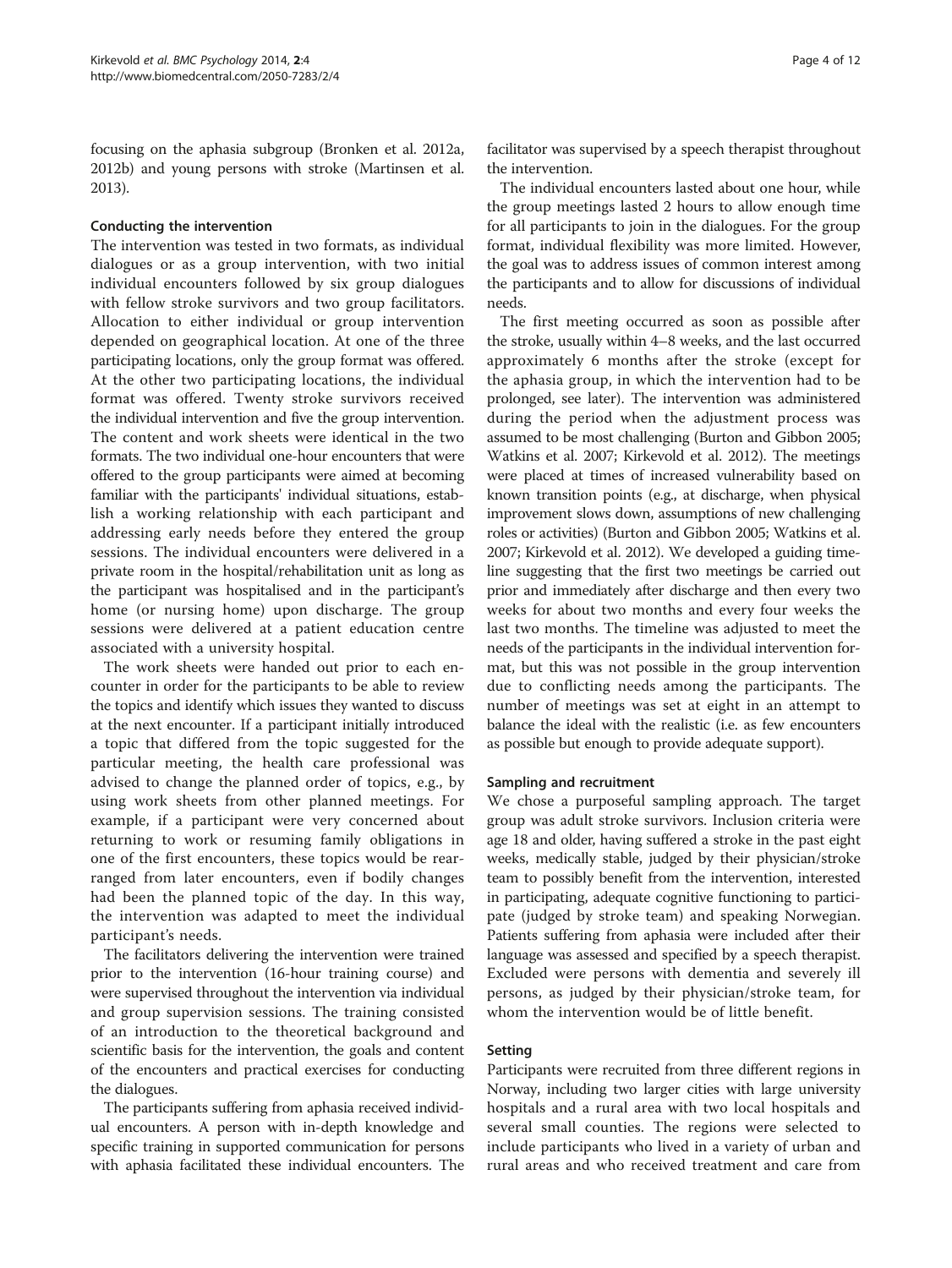different regional and local jurisdictions. Local recruiters in the hospital or home care service approached potential participants; the recruiters judged whether the patients met the inclusion criteria, provided written and oral information about the study and collected informed consent.

#### Data collection

Data were collected immediately before the intervention (T1), during the intervention (T2) and two weeks after the end of the intervention (T3). At T1 demographic data (age, gender, education, job, family relations and living conditions) and medical information (time and type of stroke, functional data, treatment, other medical diagnoses and treatments) were collected. In addition, standardized instruments, measuring health-related quality of life, emotional wellbeing, life satisfaction and anxiety and depressive symptoms were collected (see Table 1). The latter instruments were included to evaluate their appropriateness for a future controlled trial, as the sample size in this study was too limited to conduct sound statistical analyses.

During the intervention (T2), log notes and work sheets were used to describe the intervention process. In the log notes from each encounter, the health care professionals conducting the intervention described their experiences and reflections from each encounter and the reactions and comments from the participating stroke survivors. The log notes were structured to ensure consistency in reporting and focused on the experiences with the content, structure and process of each encounter. The work sheets contained information about the thoughts, feelings, experiences, worries, needs, values and goals that the participants expressed in preparation for and/or during the dialogues.

Two weeks after the intervention (T3), individual in-depth qualitative interviews were conducted, based on a thematic interview guide (see Table [2\)](#page-5-0). In addition, each participant was interviewed using the standardized instruments from T1. The qualitative data represent the data for this paper.

The qualitative interview combined open-ended questions with more specific topical questions. The participants

were encouraged to describe their experiences in their own words. Some of the persons with aphasia were accompanied by a family member once or several times during the dialogues. In such cases, the family members were also invited to participate in the interview, subject to approval by the participant. Members of the research team, who had not delivered the intervention and whom the participants did not know, interviewed the participants without language problems, allowing them to more openly voice criticism and concerns regarding the intervention. For participants with aphasia, the same person conducted both the intervention and the interviews. Their substantial communication difficulties required continuity in the relationship and familiarity with the intervention process to elicit the participants' experiences and thoughts. For patients with aphasia, the interviews were video-recorded to preserve as much non-verbal data as possible and supplement their more limited verbal expressions.

#### Data analysis

The standardised instruments were analysed qualitatively in terms of degree of completeness of the data and any changes in scores from T1 to T3. A substantial portion of the forms were incomplete and could therefore not be used. For the complete cases, we reviewed the scores in each case in relation to the qualitative analysis to look for consistencies or inconsistencies in terms of expressed experiences. Generally, we found the instruments useful. However, particularly the SAQoL 39 was difficult for some participants to complete, especially at T1, as they expressed that they had not yet experienced many of the activities/situations described.

The qualitative interviews were transcribed verbatim, and the transcripts and log notes analysed with qualitative content analysis (Graneheim and Lundman [2004\)](#page-11-0). We also analysed work sheet notes when these were available (some participants wanted to keep them). The interviews for each case were analysed first. The log notes and work sheets were subsequently analysed using the same approach. The three data sources supplemented each other and gave

| Name of the instrument                                                        | Type                                                 | <b>Concept and dimensions</b>                                                                                        | <b>Scores</b>                                                                                                                                                            |
|-------------------------------------------------------------------------------|------------------------------------------------------|----------------------------------------------------------------------------------------------------------------------|--------------------------------------------------------------------------------------------------------------------------------------------------------------------------|
| Stroke and aphasia quality<br>of life SAOOOL-39<br>(Hilari et al. 2003, 2009) | Health related quality<br>of life (disease specific) | Total score and four sub scores:<br>physical function, communication ability,<br>psychosocial life and energy level. | 39 statements where informants rate the extent to<br>which they struggle with the different functions with<br>scores ranging from "can do it" (5) to "cannot do it "(1). |
| Faces Scale (Andrews and<br>Robinson, 1991)                                   | Global evaluation                                    | Emotional wellbeing                                                                                                  | Seven visual faces expressing different degrees of<br>happiness/sadness, with scores ranging from<br>"very happy" (7) to "very sad" (1).                                 |
| Cantril's Ladder Scale<br>(Cantril 1965)                                      | Global evaluation                                    | Life satisfaction                                                                                                    | Visual ladder with ten steps. Step ten at the top of<br>the ladder depicts the highest level of satisfaction<br>(10), and step one depicts the lowest (1).               |
| Hopkins symptom check<br>$list - 8$ items (Tambs, 2004)                       | Symptom specific                                     | Psychological distress/mental health                                                                                 | Eight statements related to common symptoms of<br>anxiety and depression with scores ranging from<br>"not bothered" (4) to "very bothered" (1).                          |

| <b>Table 1 Standardized instruments</b> |  |
|-----------------------------------------|--|
|-----------------------------------------|--|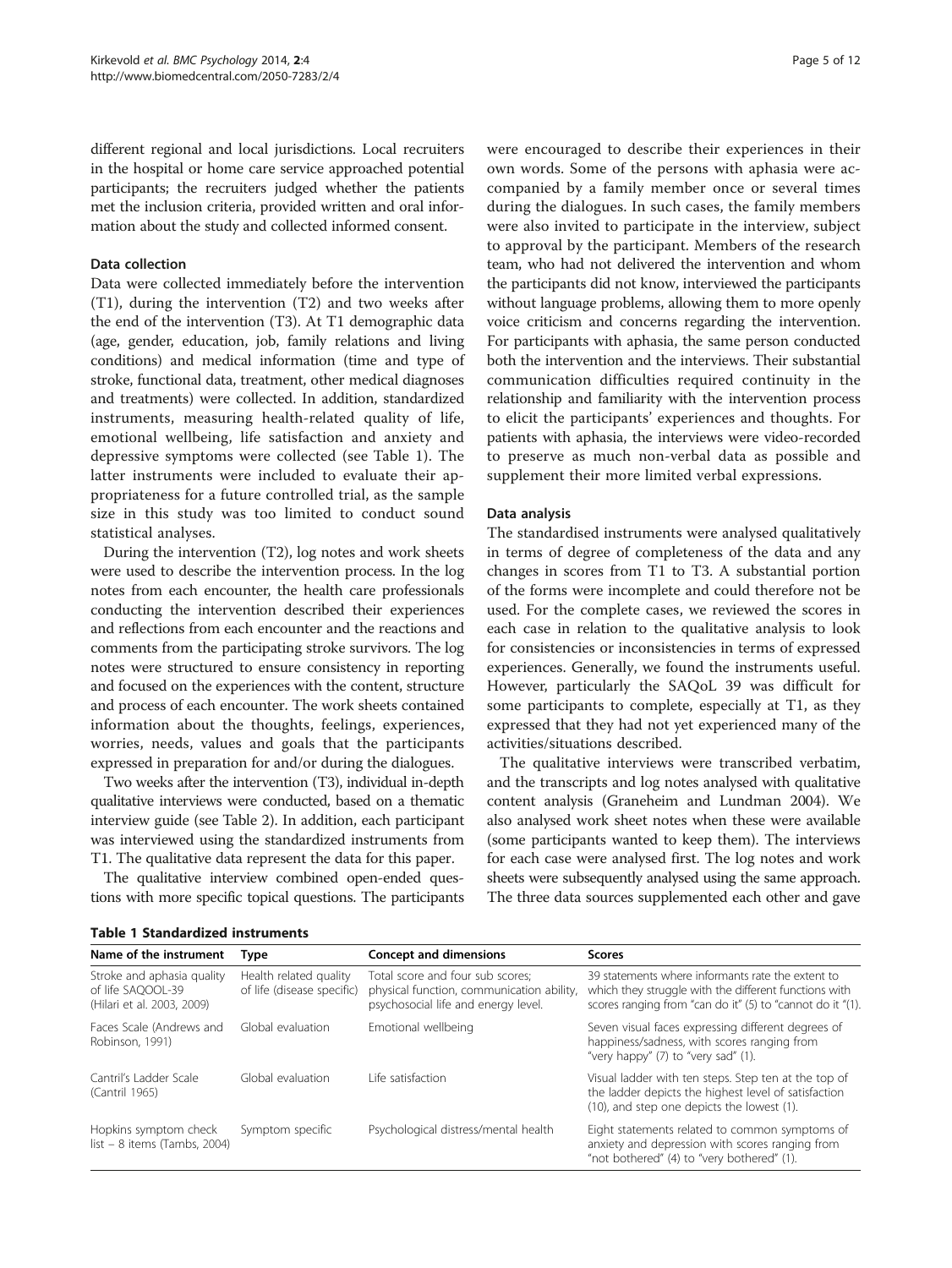| <b>Themes</b> | <b>Main questions</b>                                                                                                  | <b>Subtopics</b>                                                                                                                              |
|---------------|------------------------------------------------------------------------------------------------------------------------|-----------------------------------------------------------------------------------------------------------------------------------------------|
| Theme 1       | Can you tell about how you experience your life at present?                                                            | 1. Thoughts and feelings regarding present life situation                                                                                     |
|               |                                                                                                                        | 2. Psychosocial needs and well-being                                                                                                          |
|               |                                                                                                                        | 3. Thoughts about the future                                                                                                                  |
| Theme 2       | Can you tell about your experiences/opinions with<br>regard to participating in the intervention?                      | 1. Number of meetings (too few/too many/appropriate timing<br>of the meetings)?                                                               |
|               |                                                                                                                        | 2. Length of intervention (appropriate, too short, too long)?                                                                                 |
|               |                                                                                                                        | 3. Topics/focus in the meetings (were the topics addressed relevant/<br>were any important topics missing? Was the ordering logical/helpful?) |
|               |                                                                                                                        | 4. The worksheets (how did you like using worksheets? What about<br>the content, number, layout, usefulness of the work sheets?)              |
|               |                                                                                                                        | 5. Inclusion of family/relatives (too little involved, too much involved<br>or appropriate?)                                                  |
|               |                                                                                                                        | 6. Any advice regarding changes in the content, structure or process<br>of the intervention?                                                  |
| Theme 3       | Can you tell whether participating in the intervention has<br>made a difference or not in relation to your well-being? | 1. Experiences related to changes in emotional state?                                                                                         |
|               |                                                                                                                        | 2. Experiences related to changes in activities?                                                                                              |
|               |                                                                                                                        | 3. Experiences related to changes in social relations?                                                                                        |
|               |                                                                                                                        | 4. Experiences related to changes self-esteem/identity?                                                                                       |
| Theme 4       | Any other comments/suggestions based on your participation<br>in the intervention?                                     |                                                                                                                                               |

<span id="page-5-0"></span>Table 2 Thematic interview guide - qualitative interviews

a richer picture of the participants' experiences and the nature of the intervention in each case.

The content analysis addressed the following two main questions: 1. How is the intervention judged with regard to the content, structure and process of the intervention? 2. What does the text tell us about the participants' experiences (positive and negative) of participating in the intervention? The researchers categorized the content of the interviews, log notes and worksheets into subthemes and themes in relation to each of the questions above. At the end, similarities and differences were identified across cases, looking at different subgroups, such as participants receiving the individual versus the group format, participants without language problems versus persons with aphasia, younger participants versus older participants and participants with different degrees of emotional and/or physical challenges. Questions, lack of agreement and unclear issues led to new rounds of analyses until mutual agreement was reached.

#### Ethics

The project was reviewed and approved by the Regional Committee for Medical Ethics and the Norwegian Social Science Data Service. Participants provided written, informed consent to a person outside the research group before being included. The consent was adjusted to the needs of persons with aphasia, and they were supported by a speech therapist when necessary. All participants

were assured anonymity, confidentiality and the right to withdraw at any time.

#### **Trustworthiness**

Our study confirm to the COREQ criteria (Consolidated criteria for reporting qualitative research) (Tong et al. [2007](#page-11-0)), which emphasize attention to three domains; the research team, study design and analysis. The last two domains have already been accounted for in the previous sections. With regard to the research team, all researchers conducting this study had a nursing background, were women and were trained as qualitative researchers within nursing science. They had different clinical experiences. Three of the researchers had conducted previous qualitative studies of experiences following a stroke, one specifically focusing on persons with aphasia.

A reference group of multi-professional expert clinicians, researchers in different relevant fields and previous stroke survivors and family members critically reviewed the study protocol and the initial findings, providing significant input.

# Results

#### Participants

Of the 29 stroke survivors recruited to the study, 25 completed the study (17 men and 8 women). Four dropped out because of deteriorating health (2), new serious illness (1) or unwillingness to discuss problems (1). The median age of the participants was 64 years (range 33–89). The participants comprised three subsamples; those without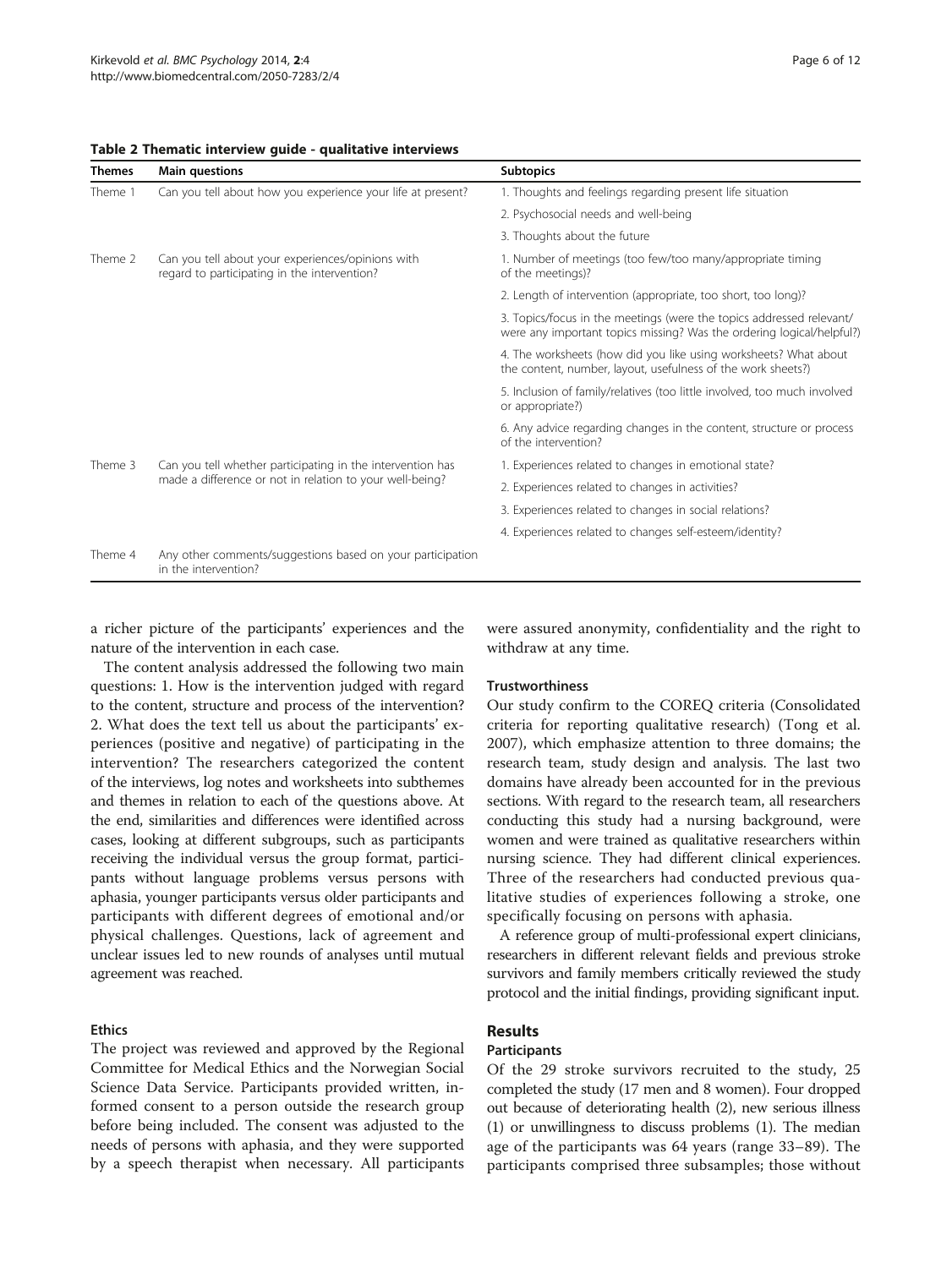language problems receiving individual intervention (13), those without language problems receiving group intervention (5) and persons with aphasia receiving individual intervention (7). The participants' physical limitations varied from mild (few or no observable mobility limitations) to severe (wheelchair-bound and dependent on assistance for many daily living activities), but most were moderately affected (some muscle weakness and mobility challenges). Several suffered from fatigue, vision or hearing deficiencies, reduced memory and concentration difficulties. Participants with aphasia had moderate to severe aphasia. Twenty-two lived at home, three were discharged to a nursing home following the stroke. By the end of the intervention, one of these had returned home.

In the following, the findings are structured according to the main goals of assessment in this study: (1) assessment of the intervention content, structure and process and (2) assessment of the usefulness as experienced by the stroke survivors. We did not find systematic differences in the experiences recounted between patients with different physical and/or psychological challenges or between participants in the individual and group formats, except from those specified below.

# Assessment of the content, structure and process of the intervention

# Topics addressed

With one exception (a man with very few limitations following the stroke), the participants judged the topics introduced to be relevant to the experiences, challenges, needs and problems they encountered during the recovery and adaptation processes. Several participants highlighted the importance of addressing the psychosocial aspects of stroke recovery, stating that other rehabilitation professionals taking care of them had not specifically addressed these issues. Some suggested additional topics. The younger participants were concerned about their jobs and economic security, and they talked extensively about their challenges and worries in terms of returning to work. The intervention did not bring up this topic explicitly. Several participants also emphasised the information and support needs of their families and suggested that families be more explicitly included. Many of the participants requested more individualised factual information about stroke treatment and follow-up to help them and their family understand their condition. The following quotations represent the sentiment among the participants:

I (interviewer): What do you think about the content?

P (participant): I think it was fabulous

I: Was anything irrelevant?

P: No! The way it (was)… keep going! (Man 73 y.o., severe aphasia/ individual intervention).

I: Did the topics cover your situation?

P: They did, but there were certain things I missed, like involvement of the family. They have many unanswered questions in a situation like this, but they fall outside, so at least one information meeting for the family was important … And then there are different issues [from patient to patient]. I do not know how clogged my blood vessel was at the time of the stroke, only how it is now. I'd like to know the change, if it is positive or negative, to try to avoid getting it once more. And the medications - what do they actually do and not? (Man, 54 y.o./ group intervention).

# Work sheets

According to the planned intervention, the participants were expected to review the work sheets prior to each encounter to facilitate individualised dialogues. However, the majority had not done so. Consequently, this part of the intervention did not work as intended. Although they agreed that the topics of the work sheets were relevant, some found the work sheets difficult to understand and use on their own. Some had trouble reading them due to poor eyesight. Others had difficulties concentrating or were afraid that they would provide "incorrect answers". Some said they just could not make themselves complete the work sheets because of fatigue or simply because they could not write. Others reported that the work sheets were abstract and complex. The following quotations illustrate the participants' experiences with the work sheets:

P: The work sheets were ok to understand, but … difficult to read and write…. The main themes were very good. It was very good that we talked about what had happened and about the future. (Man 43 y.o., aphasia/individual intervention).

P: I don't think I got that much out of the workbook. I got more out of the conversations with the others. But, then again, I am not a very theoretical person, I am not that good at expressing myself in writing. (Woman, 66 y.o./group intervention).

Those that found the work sheets helpful, explained that the work sheets helped them focus, assisted reflection and led to meaningful dialogues with the health care professionals. Even if they were not able to complete the work sheets themselves, simply examining them helped the participants think through the issues and their relevance. The following quotations illustrate this perspective:

P: [The work sheets] were good. They helped me put things into words. The illustration of the rehabilitation process as a "The Great Trial of Strength" [steneous bicycle race of 500 km] was useful. I have brought this way of thinking about rehabilitation with me. The great trial of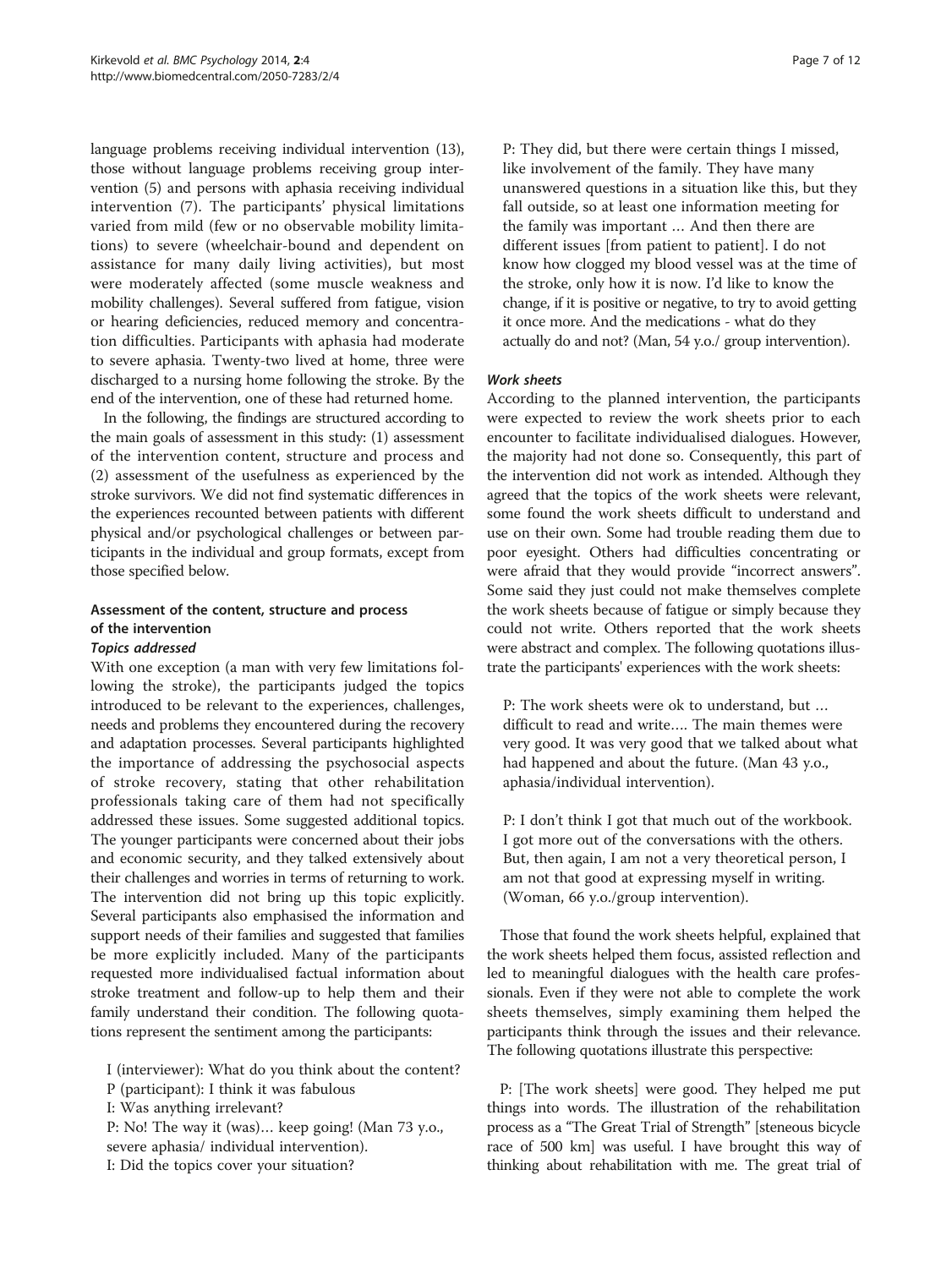strength was quite illustrative. I have travelled from Oslo to Ulven [a very short distance]. The journey has been hard, mainly uphill! (Man, 49 y.o./individual intervention).

P: The content, I think that was very good … to think through the situation that one finds oneself in  $- I$ liked that very much.

I: Did you use the work book between the meetings? P: Yes, I did write to prepare for the meetings … it sort of started my thoughts. (Woman, 33 y.o., aphasia/ individual intervention).

## Number and timing of the dialogues

The participants differed in their opinions about the number of encounters and their timing. None thought that the intervention had too many encounters. Some felt that the timing and number of encounters was adequate and that completing the intervention after eight meetings and six months was reasonable:

P: I think … [the intervention] lasted long enough… (Woman, 66 y.o./group intervention).

P: For me, the number of meetings was just about right. (Man 61 y.o./individual intervention).

Others, particularly the participants with aphasia, felt that the intervention was stopped too early and suggested that the follow-up time ought to be at least one year:

P: [The intervention should last] at least a year, probably two. (Man, 43 y.o., aphasia /individual intervention).

Some felt that although the timing of the meetings was alright, there were too few encounters. They suggested that the meetings should be weekly, at least in the beginning. Particularly among the participants suffering from aphasia, eight encounters were judged to be inadequate. For participants with speech difficulties, the dialogues took much longer and the topics planned for each encounter could not be covered as planned. Consequently, the number of meetings had to be increased, and the intervention prolonged. In the aphasia group, the interventions lasted approximately 10–12 months. The following quotation represents the sentiments among this group of participants:

- P: The way I feel, I would have liked more time.
- I: Do you mean more encounters?

P: Once a week would have been enough, I think.

P: Yes, to really master it. (Man, 53 y.o., aphasia/ individual intervention).

Each individual encounter was planned to last one hour and the group encounters two hours. The majority of the individual meetings, particularly for participants without speech problems, were completed in about an hour. However, among the participants with aphasia, the time varied widely. Particularly in the early phases after the stroke, the participants tired easily due to their immense struggle in trying to express themselves. The meetings were adjusted individually depending on their stamina and ability to concentrate. The meetings with the persons with aphasia lasted between 40 minutes and 2 hours (one and a half hours on average). The group encounters lasted two hours, as planned.

#### Individual versus group format

The participants were generally positive about the intervention format they participated in, although they differed somewhat in what they emphasised as positive aspects. The participants receiving individual encounters highlighted the importance of their relationship with the health care professional. They stressed the importance of having the same person lead the intervention. Furthermore, they appreciated the supporting dialogues with "a committed professional knowing what they were going through" and the opportunity to discuss issues of personal significance to them:

P: To me, the program [intervention] was luck in an unlucky situation. … That a person has listened to you and kept you under her wings, so to speak, that is good when you are trying to get back into life. (Woman, 82 y.o./individual intervention).

The participants in the group format highlighted the value of sharing experiences and exchange ideas about how to address different issues. However, at the same time, some participants felt that the group format was somewhat restrictive because the dialogues were concentrated on topics that were common between them and less on issues that were individually important:

P: I think it has been interesting, but … the range in age was high, from those that were retired … Whereas I am at a completely different phase of life and had a different stroke (hemorrhage). So even if the treatment is the same, I feel that I have a lot more questions. And I don't feel that I got answers to them through the project. (Man, 43 y.o./group intervention). P: I found it very difficult in the beginning because you had to expose yourself. You had to be honest… But when this "teenager" [young participant] was able to do it … well, it got easier for the rest of us, right? … I think that if I hadn't had this course

P: Yes

I: How often would have been ideal for you?

I: Once a week?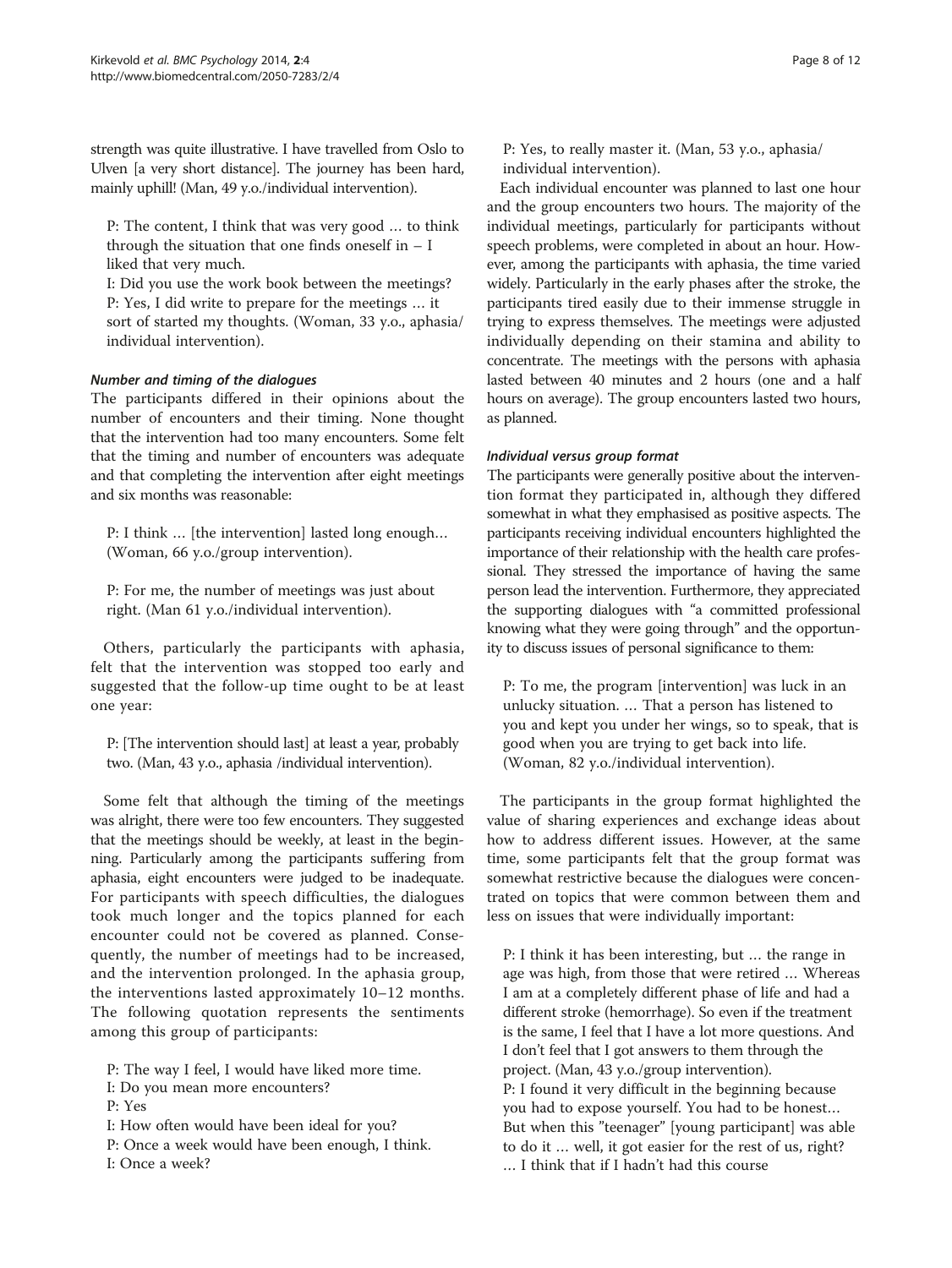[intervention], I would have felt terribly alone. (Woman, 66 y.o./group intervention).

#### Experienced usefulness of the intervention

The experienced usefulness of the intervention highlighted by participants may be classified into three overall themes, as detailed below.

## Being supported through a difficult time

Many participants considered the intervention to be a highly positive experience and appreciated the access to a series of supportive encounters that they did not have to request. This unconditional offer of support was described as an experience of not being left alone in a situation that they experienced as difficult, insecure and scary. They experienced this "going alongside" by a knowledgeable professional as an expression of someone caring for them and providing security:

P: Of course it has helped me along, just knowing you were there and that I could … just move on. … Things are progressing more slowly when you are not here.

I: Do you think it would be helpful with this kind of program for others in a similar situation? P: Yes, if they get the same [program]. Exactly the same … [getting help to understand] how the stroke affects you … because it is quite strange, being knocked out on one side … and then the way we have talked very well! (Man, 53 y.o., aphasia/individual intervention).

Some of the participants contrasted this positive experience of social support with experiences of feeling deserted by the traditional health services:

P: I didn't spend many days at the hospital. One day, they came and told me that I was going home. I said no, I can't go home, we need to talk about rehabilitation somewhere. They gave in that day, but the next day I was "kicked out", and they left the responsibility for finding a rehabilitation place to the municipality. And then my GP had to help me apply … and I had to call repeatedly to get in. … What I liked with this program was that you followed me up and I didn't have to do a lot of work to get help". (Woman, 71 y.o. individual intervention).

Several participants also emphasized the importance of the health care professionals holding up a "vicarious hope" or "vision for the future", which inspired them to keep on struggling through the difficult times. This facilitated the 'recovery work,' when they felt tempted to give up.

#### Provided a chance to tell and (re)create their story

The participants valued the opportunity to tell their stories and talk through their experiences in their own words, supported by the health care provider and the structure that the work sheets provided. Some participants noted that this narrative aspect of the intervention contributed to increasing their understanding of their situation, helped them see possibilities and created opportunities for formulating realistic goals. By talking through their situation, they became more conscious of the different aspects of it. The dialogues helped clarify the issues at stake in their lives and assisted them in reflecting about the possibilities and difficulties. The invitation to tell their stories initiated reflection processes about questions and issues that they had not thought of on their own. Telling their stories also supported their efforts to integrate their experiences and move towards acceptance of the new situation, which happened when the expression of thoughts and dialogue led to reflection and the (re)negotiation of understanding, values and goals. The following quotations encapsulate these experiences:

P: Well, it forced me to think things through … On the one hand, it was good that I had to take a stand. On the other hand – well, it wasn't exactly exhausting, but it forced me to think things through. And I have had a lot of things to think through – all along… (Man, 49 y.o./individual intervention).

Being supported in their attempts to cope with the situation The participants struggled to cope with their new and unknown situations after the stroke. The issues they struggled with varied widely, from performing daily activities and solving practical problems to understanding and coming to terms with their own emotional reactions and those of their family, friends and colleagues. Facing different social situations within and beyond their family entailed many challenges.

The participants reported that the intervention helped them cope with their struggles. Participants in both the individual and group-based interventions emphasised that the dialogues helped them cope by clarifying what their coping challenges entailed, illuminating their coping options, supporting them as they tried different coping strategies and supporting them as they analysed unexpected situations. Some participants emphasised the importance of being supported in their own initiatives rather than being told how to manage the situation. This led to an experience of being in charge of their lives. The following quotations illustrate these experiences:

P: It has been very good to have someone push me a little – I think it has speeded me up. And then being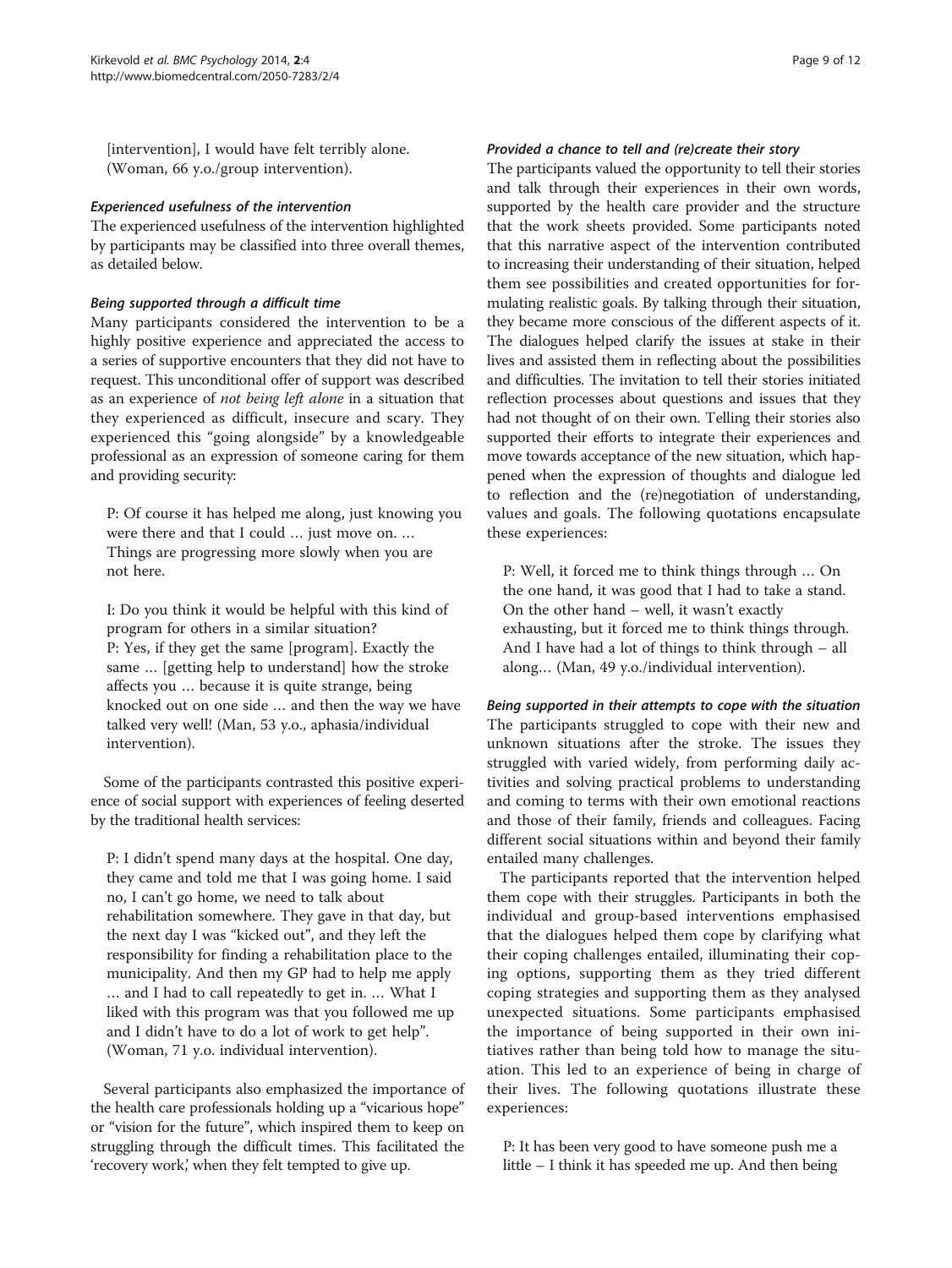supported in structuring the days through the work sheet she gave me … (Woman, 71 y.o./individual intervention).

The participants in the group-based intervention also reported that by listening to how other stroke survivors managed their situation, they learned new ways to approach different situations:

P: I always left [the meetings] a little inspired! I think it is important when a serious thing like a stroke happens, that one may exchange experiences with others who have been in the same situation…. That is what has been most important for me – to be together with people in the same situation. The strength of being in a group is that you get to share others' experiences … I had never realised that you could get psychological problems after stroke unless I had seen one of the other participants … I found that very enriching. (Woman, 66y.o./group intervention).

# **Discussion**

The major findings in this study was that the participants found the content, structure and process of the psychosocial intervention relevant to their situation and that it contributed with helpful psychosocial support through the initial adjustment process. There were no systematic differences in the experiences and opinions between survivors with different physical and/or emotional challenges or participating in the individual vs. group format of the intervention. In the following we discuss the findings in more detail, relating them to existing knowledge in the field.

# Evaluation of the content, structure and process of the intervention

Our findings confirm that the intervention addresses relevant, concerning issues for stroke survivors. Many of the participants specifically highlighted the importance of addressing psychosocial issues, as they experienced that the existing services did not explicitly address these. Issues of particular salience for many of the participants, particularly the younger ones, were return to work and family obligations and relationships. These are significant issues that may threaten psychosocial wellbeing and should thus receive attention during the adjustment phase following a stroke. Previous studies have found that information, emotional support, practical advice and motivational support are important components for treating stroke victims (Forster et al. [2012](#page-11-0); Redfern et al. [2006](#page-11-0); Ellis et al. [2010\)](#page-11-0). Compared to these recommendations, our intervention primarily provided emotional support, motivational support and, to a certain degree, practical advice in coping and life skills. The intervention did not include general information about stroke, treatment and follow-up services because we assumed that this information was available through the existing stroke services. However, several of the participants missed individualised information about their stroke to facilitate understanding of their particular situation. This is consistent with other studies on guided self determination (Zoffmann [2004](#page-11-0)).

The majority of the participants without language problems thought that the number of meetings and the length of the intervention were appropriate. However, the participants with aphasia were unable to complete the intervention within the default time frame. Instead, they required approximately 40% more time to complete the intervention. Determining the number and frequency of encounters was difficult because there is no agreement in the literature. Previous studies of effective psychosocial interventions vary widely on this issue (Burton and Gibbon [2005;](#page-11-0) Watkins et al. [2007\)](#page-11-0). Based on our findings, it seems important to differentiate between persons with and without language problems when choosing the structure and process of psychosocial interventions, even if the same content is relevant to both groups. Furthermore, our findings suggest that flexibility is needed in terms of the frequency and number of encounters. Because the majority of our participants without language problems found the number of encounters to be sufficient, while some did not, we believe that the intervention should span eight meetings during the first six months as a default. However, for persons still struggling to adjust at the end of six months, additional encounters should be offered. This suggestion is in agreement with Burton and Gibbon's (Burton and Gibbon [2005](#page-11-0)) flexible approach. More research is needed to address this issue.

Regarding the use of work sheets to facilitate reflection and dialogue, the findings were inconsistent. Some found the work sheets very helpful, others found them difficult or of little use. This finding is inconsistent with previous studies in diabetes care, which found the use of tailored work sheets useful and efficient in facilitating adjustment and coping (Zoffmann [2004](#page-11-0)). There are several possible explanations for this finding. First, a stroke entails brain damage, which may affect reading, writing, concentrating and seeing. Although we had considered these consequences when designing the work sheets, emphasizing simplicity and readability, several of the participants found the work sheets difficult. Furthermore, the majority of our participants were elderly, in contrast with the younger participants in the diabetes care study. Older participants may find less benefit and more difficulty in filling in work sheets, and several of our participants expressed worries that they might fill in the sheets incorrectly, although they were repeatedly assured that there were no right or wrong answers. The participants agreed that the encounters were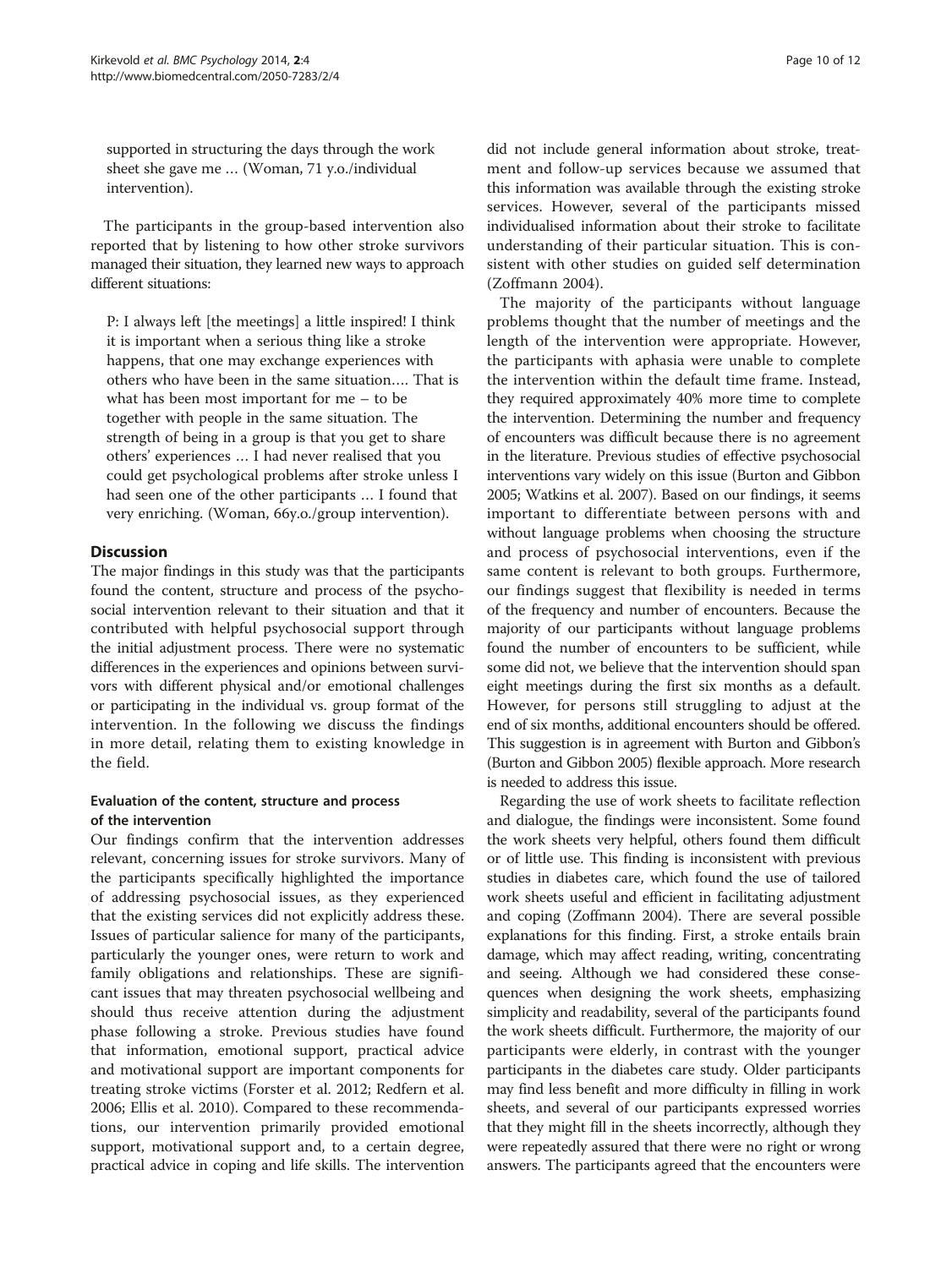helpful and that the topics introduced by the work sheets were relevant, although they missed some topics (work, family). We conclude that the work sheets have their place in the intervention as an important structuring element but that different participants might utilise them to different degrees.

Testing the intervention in individual and group formats was useful, in that the two forms generated somewhat different experiences and highlighted different challenges. The feasibility study showed that the individual format could be easily adjusted and tailored to individual needs and challenges occurring in the illness trajectory. Because of its flexibility, most participants completed the intervention, and very few missed any of the encounters. However, this is a rather costly intervention with its one-on-one encounters conducted mostly in the participants' homes. The group format is less costly and provides ample opportunities for sharing experiences with other stroke survivors. However, it is not possible to address individual needs to the same degree as in individual encounters, and the timing could not be as flexible as in the individual intervention. Therefore, participation was not as consistent, and many participants missed one or more of the meetings. These findings are in line with the conclusions drawn in recent reviews (Forster et al. [2012;](#page-11-0) Redfern et al. [2006;](#page-11-0) Ellis et al. [2010](#page-11-0)) and must be considered in the further refinement of the intervention.

## Evaluation of the effective components of the intervention

The major goal of the psychosocial intervention was to promote psychosocial wellbeing by fostering understanding and the (re)creation of meaning, supporting the patient's own coping efforts and facilitating the development of new life skills. Although the feasibility design did not allow us to evaluate the effect of the intervention on psychosocial wellbeing, the findings suggest that the stroke survivors found the intervention useful. The participants reported that the intervention supported their coping efforts and that this help was needed. They struggled to cope during the first six months and did not experience dedicated assistance with psychosocial issues through the ordinary stroke follow-up services. The participants emphasised the importance of being allowed to tell their story and reflect on their experiences with a knowledgeable dialogue partner. They considered this element of the intervention to be helpful in a situation characterised by insecurity and confusion. In addition to these elements, which we assumed to be effective components (Kirkevold et al. [2012;](#page-11-0) Antonovsky [1987](#page-11-0); Eriksson and Lindström [2005](#page-11-0), [2006;](#page-11-0) McAdams [2009](#page-11-0); Polkinghorne [1988](#page-11-0); Taylor [2007](#page-11-0); Kraus [2007](#page-11-0); Frank [1995, 1998](#page-11-0); Parr [2004](#page-11-0); Shadden and Hagstrom [2007](#page-11-0); Kagan et al. [1996](#page-11-0); Zoffmann [2004\)](#page-11-0), the participants also emphasised that being followed up and supported through their own adjustment efforts helped maintain focus and hope as they struggled to reach their goals and resume meaningful activities.

#### Stroke survivor support in the community

In Norway, the municipalities are responsible for providing rehabilitation services beyond the acute phase. However, they lack the resources and specialised personnel that are available in hospital-based stroke units. Our intention was to explore whether it would be feasible to conduct an effective stroke support service from the community by giving community care personnel specific, albeit limited, training in the developed methodology. Most of the facilitators in this feasibility study were nurses, who are primary care providers in community care. Based on this study, communitybased nurses may integrate this type of follow-up support as part of their responsibility. However, more research is needed to evaluate the effectiveness of this approach.

#### Limitations

This feasibility study had several limitations. The sample was limited, particularly in the group intervention part of the study, which may have reduced the variation of experiences and responses. However, because the inclusion criteria were wide, the sample represents a diverse group of stroke survivors in terms of age, gender, level of disability and family and work situations. The participants, including those with aphasia, provided rich descriptions of their experiences through the application of multiple methods and data triangulation. The design did not include a control group; thus preventing us from comparing the experiences of the participants to stroke survivors who did not receive the intervention. Despite these limitations, the case-oriented design and detailed qualitative data from different data sources provided detailed information about the different experiences and viewpoints of the participants.

#### **Conclusions**

This feasibility study provided initial support for the usefulness of the main elements of the psychosocial intervention and provided valuable insights into aspects that require further consideration and development.

#### Competing interests

The authors declare that they have no competing interests.

#### Authors' contributions

MK, BAB and KK were responsible for the development of the intervention. All authors participated in the data collection and data analysis. MK secured the financial support and wrote the initial draft. All authors reviewed the manuscript and contributed to the final version of the manuscript.

#### Authors' information

All authors are nurses with a clinical interest in stroke rehabilitation.

#### Acknowledgements

We acknowledge the important contribution of the participating stroke survivors and their family members, the health care professionals delivering